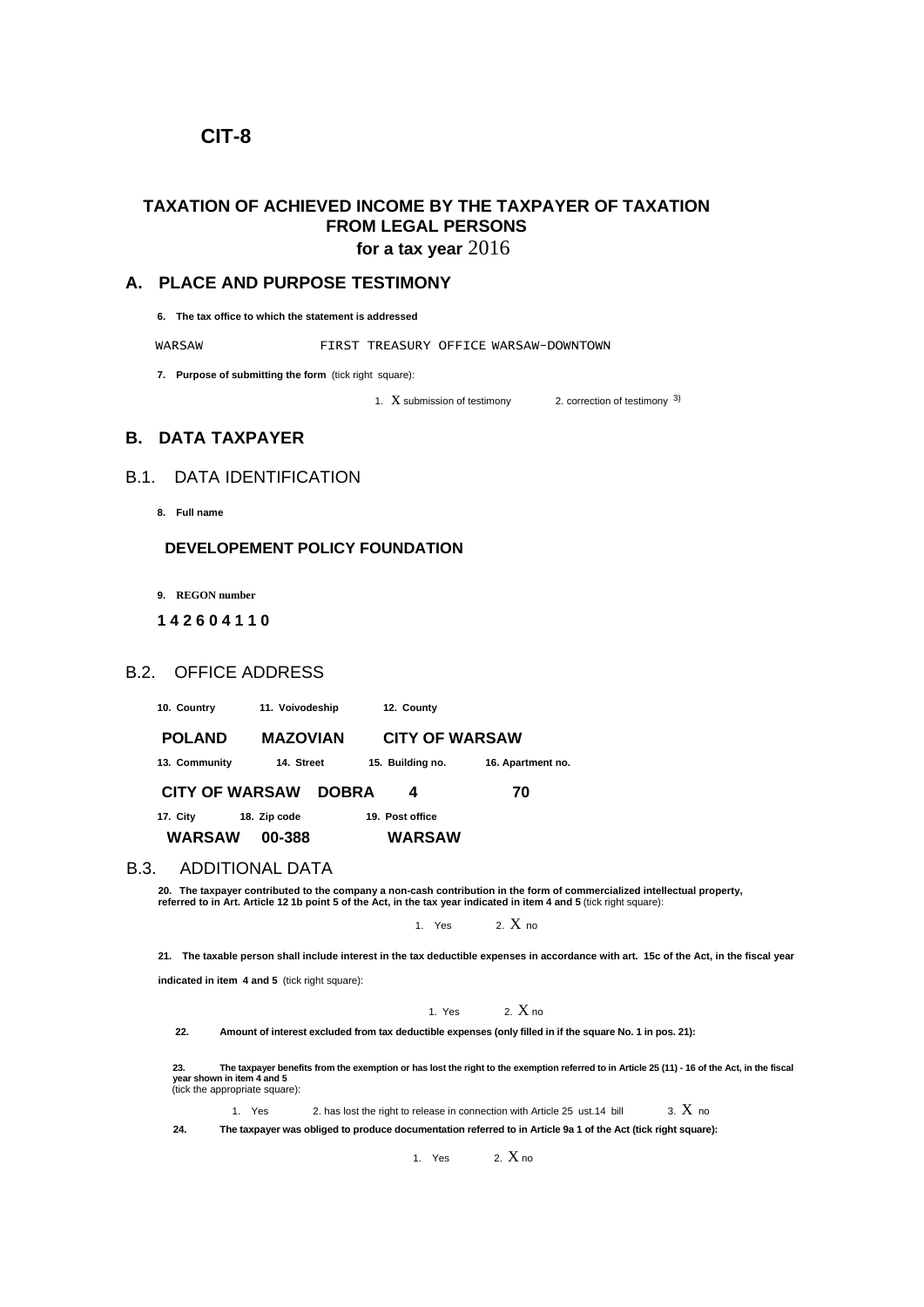# **C. INFORMATION ABOUT ANNEXES**

Enter the number of attached attachments. **25. CIT-ST 26. SSE-R 27. CIT-8 / O** 

### **28. CIT-D 29. Report on the implementation of the recognized pricing method transactional**

|               | <b>D. ESTABLISHMENT OF INCOME / LOSS</b>                                                                                                                                                                                                                                                                               |        | zł,<br>gr  |
|---------------|------------------------------------------------------------------------------------------------------------------------------------------------------------------------------------------------------------------------------------------------------------------------------------------------------------------------|--------|------------|
|               | D.1. INCOME                                                                                                                                                                                                                                                                                                            |        |            |
|               | Revenue from income sources located in the territory of the Republic of Poland                                                                                                                                                                                                                                         | 30.    | 676 031,75 |
|               | Without revenue, referred to in art. 2 sec. 1, art. 21 and 22 of the Act, subject to Art. Article 7 3 of<br>the Act.                                                                                                                                                                                                   |        |            |
|               | Income from sources of income outside the territory of the Republic of Poland<br>Income equivalent to the category of income mentioned in Article 211 item 1 of the Act and dividend<br>income and other income from shares in profits of legal persons not established in the territory of the<br>Republic of Poland. | 31.    |            |
|               | Revenue from sources of income outside the territory of the Republic of Poland - other than<br>those mentioned in item31                                                                                                                                                                                               | 32.    |            |
|               | Revenues earned following the contribution to the company of a non-cash contribution in the<br>form of commercialized intellectual property, which, in connection with art. Article 12 1b point<br>5 of the Act are subject to disclosure in the tax year indicated in item. 4 and 5                                   | 33.    |            |
|               | <b>Total revenue</b>                                                                                                                                                                                                                                                                                                   | 34.    |            |
|               | Sum of sums from pos. 30, 31, 32 and 33                                                                                                                                                                                                                                                                                |        | 676 031,75 |
|               | <b>D.2. COSTS OF REVENUE</b>                                                                                                                                                                                                                                                                                           |        |            |
|               | Income costs mentioned in item thirty                                                                                                                                                                                                                                                                                  | 35.    | 665        |
|               |                                                                                                                                                                                                                                                                                                                        | 489,85 |            |
|               | Income costs mentioned in item 31                                                                                                                                                                                                                                                                                      | 36.    |            |
|               | Income costs mentioned in item 32                                                                                                                                                                                                                                                                                      | 37.    |            |
|               | Income costs mentioned in item 33                                                                                                                                                                                                                                                                                      | 38.    |            |
|               | Interest exempted in the previous five tax years from the cost of obtaining income, subject to Art. 15c 39.<br>of the Act on the deduction of tax deductible expenses in the tax year indicated in item. 4 and 5                                                                                                       |        |            |
|               | <b>Total cost of revenue</b>                                                                                                                                                                                                                                                                                           | 40.    |            |
|               | Sum of sums from pos. 35, 36, 37, 38 and 39                                                                                                                                                                                                                                                                            |        | 665 489,85 |
|               | D.3. INCOME / LOSS                                                                                                                                                                                                                                                                                                     |        |            |
|               | Income (Article 7 (2) of the Act)                                                                                                                                                                                                                                                                                      | 41.    | 10 541,90  |
|               | From the amount of pos. 34, the amount of pos. 40. If the difference is a negative number, enter 0.                                                                                                                                                                                                                    |        |            |
|               | Loss (Article 7 (2) of the Act)                                                                                                                                                                                                                                                                                        | 42.    |            |
|               | From the amount of pos. 40, the amount of pos. 34. If the difference is a negative number, enter 0.                                                                                                                                                                                                                    |        |            |
|               | Loss in connection with the provisions of art. Article 7 3 - 4a of the Act and the loss from sources<br>of income indicated in item. 32, subject to deduction from taxable income abroad                                                                                                                               | 43.    |            |
| <b>Income</b> |                                                                                                                                                                                                                                                                                                                        | 44.    |            |
|               | If in pos. 42 entered 0, up to the amount of pos. 41, the amount from item 43. If the amount from item 42 is                                                                                                                                                                                                           |        | 10 541,90  |
|               | greater than 0 and the amount of pos. 43 is greater than the amount of pos. 42, from the amount of pos. 43, the                                                                                                                                                                                                        |        |            |
|               | amount from item 42. In other cases, enter 0.                                                                                                                                                                                                                                                                          |        |            |
| Loss          | If the amount of pos. 42 is greater than 0 and greater than the amount of pos. 43, from the<br>amount of pos. 42, the amount from item 43. In other cases, enter 0.                                                                                                                                                    | 45.    | 0,00       |
|               |                                                                                                                                                                                                                                                                                                                        |        |            |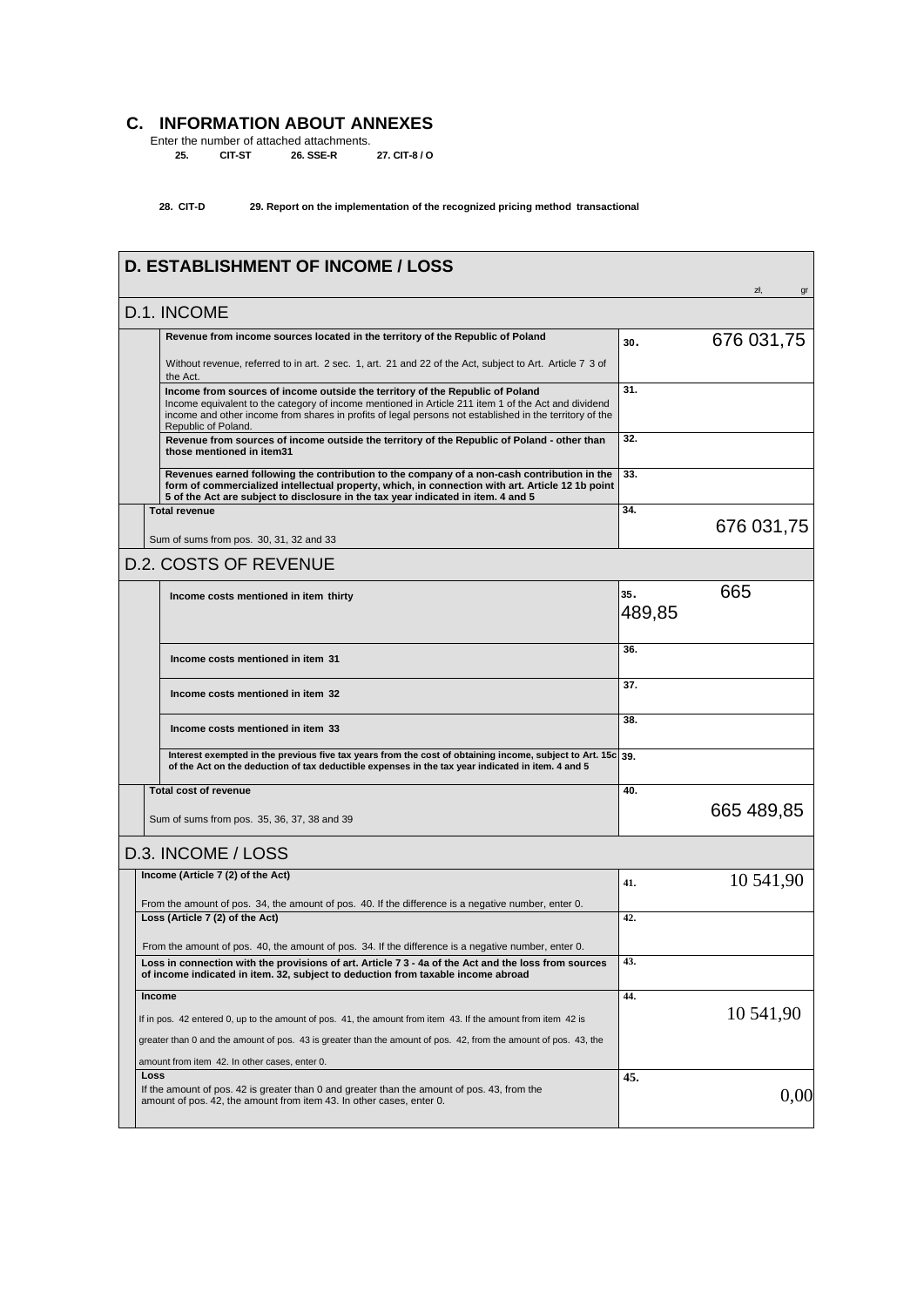| <b>E. SETTING UP TAXES / LOSS</b>                                                                                                                                         |         |           |  |  |  |  |  |  |
|---------------------------------------------------------------------------------------------------------------------------------------------------------------------------|---------|-----------|--|--|--|--|--|--|
| E.1. REVENUE (INCOME) FREE                                                                                                                                                |         | zł,<br>gr |  |  |  |  |  |  |
| Total income (income) free                                                                                                                                                |         | 10 541,90 |  |  |  |  |  |  |
| Enter the amount from item 399 of the CIT-8 / O Annex.                                                                                                                    | 46.     |           |  |  |  |  |  |  |
| <b>Total deductions from income</b>                                                                                                                                       | 47.     | 0,00      |  |  |  |  |  |  |
| Enter the amount from item. 68 of CIT-8 / O Annex.                                                                                                                        |         |           |  |  |  |  |  |  |
| The deducted amount can not exceed the amount of income from the item. 44 less the amount of                                                                              |         |           |  |  |  |  |  |  |
| pos. 46.                                                                                                                                                                  |         |           |  |  |  |  |  |  |
| Deductions from investment expenditures                                                                                                                                   | 48.     | 0,00      |  |  |  |  |  |  |
| Enter the amount from item. 71 Annex CIT-8 / O.                                                                                                                           |         |           |  |  |  |  |  |  |
| The deducted amount can not exceed the amount of income from the item. 44 less the sums of items 46<br>and 47.                                                            |         |           |  |  |  |  |  |  |
| Total income (income) free and deductible                                                                                                                                 | 49.     | 10 541,90 |  |  |  |  |  |  |
|                                                                                                                                                                           |         |           |  |  |  |  |  |  |
| Sum of sums from pos. 46, 47 and 48.                                                                                                                                      |         |           |  |  |  |  |  |  |
| E.2. TAX BASE / LOSS                                                                                                                                                      |         | zł,<br>gr |  |  |  |  |  |  |
| The tax base                                                                                                                                                              | 50.     |           |  |  |  |  |  |  |
| If the amount of pos. 44 is greater than 0, enter the amount from item. 44 less the amount of pos. 49. In<br>other cases and if the result is a negative number, enter 0. |         | 0,00      |  |  |  |  |  |  |
| Loss                                                                                                                                                                      | 51.     |           |  |  |  |  |  |  |
|                                                                                                                                                                           |         |           |  |  |  |  |  |  |
| From the sums of items 45 and 49, the amount of item 44 shall be deducted. If the difference is a negative<br>number, enter 0.                                            |         |           |  |  |  |  |  |  |
| E.3. CALCULATIONS FROM THE TAX BASE                                                                                                                                       |         |           |  |  |  |  |  |  |
|                                                                                                                                                                           |         |           |  |  |  |  |  |  |
| The amount of deduction can not exceed the amount of the item. 50.                                                                                                        | 52.     |           |  |  |  |  |  |  |
| Deductible deductions for expenses related to the acquisition of new technology                                                                                           |         |           |  |  |  |  |  |  |
| Enter the amount from item. 72 of the CIT-8 / O                                                                                                                           |         |           |  |  |  |  |  |  |
| E.4. AMOUNTS INCREASE THE BASIS OF TAXATION / REDEMPTION OF LOSS                                                                                                          |         |           |  |  |  |  |  |  |
|                                                                                                                                                                           |         |           |  |  |  |  |  |  |
| Amount of capital expenditure deducted in previous years - due to the loss of the right to deduct                                                                         | 53.     | zł.<br>gr |  |  |  |  |  |  |
|                                                                                                                                                                           |         |           |  |  |  |  |  |  |
| Amount of tax exempt income earned from business activities conducted in the special economic<br>zone - due to the loss of the right to release                           | 54.     |           |  |  |  |  |  |  |
|                                                                                                                                                                           | 55.     |           |  |  |  |  |  |  |
| Amount of deducted expenses for acquiring new technologies - due to loss of the right to deduct                                                                           |         |           |  |  |  |  |  |  |
| Total amount to increase the tax base / reduce the loss                                                                                                                   | 56.     | $\theta$  |  |  |  |  |  |  |
| Sum of sums from pos. 53, 54 and 55                                                                                                                                       |         |           |  |  |  |  |  |  |
|                                                                                                                                                                           |         |           |  |  |  |  |  |  |
| E.5. BASIS OF TAXATION / LOSS AFTER PARTICULAR AMOUNT OF PART E.3. E.4.                                                                                                   |         |           |  |  |  |  |  |  |
| The tax base (administered rounded to the nearest thousand)                                                                                                               | 57.     |           |  |  |  |  |  |  |
| If the amount of pos. 50 is greater than 0, enter the amount from item. 50 less the amount of pos. 52 and<br>enlarged                                                     |         | 0         |  |  |  |  |  |  |
| by the amount of pos. 56. If the amount from item 50 equals 0, and the amount of pos. 51 is less than the                                                                 |         |           |  |  |  |  |  |  |
|                                                                                                                                                                           |         |           |  |  |  |  |  |  |
| amount of pos. 56, from the amount of pos. 56. 51. In other cases and if the result is a negative number,<br>enter 0.                                                     |         |           |  |  |  |  |  |  |
| Loss                                                                                                                                                                      | 58.     |           |  |  |  |  |  |  |
|                                                                                                                                                                           |         |           |  |  |  |  |  |  |
| From the sum of the sums of pos. Articles 51 and 52 should be subtracted from the sum. 50 and 56. If the<br>difference is a negative number, enter 0.                     |         |           |  |  |  |  |  |  |
|                                                                                                                                                                           |         |           |  |  |  |  |  |  |
| <b>F. CALCULATION OF THE DUE TAX</b>                                                                                                                                      |         |           |  |  |  |  |  |  |
| If in pos. 23 marked square 1, part F is not filled in. 63 and 64. Pos. 62 and 64 are completed after rounding to full gold.                                              |         |           |  |  |  |  |  |  |
| Tax rate - Article 19 of the Act                                                                                                                                          | 59.     |           |  |  |  |  |  |  |
|                                                                                                                                                                           |         |           |  |  |  |  |  |  |
|                                                                                                                                                                           |         | 19%       |  |  |  |  |  |  |
| The tax due at the rate from item 59, calculated from the amount of pos. 57                                                                                               | $60.$ . | 0         |  |  |  |  |  |  |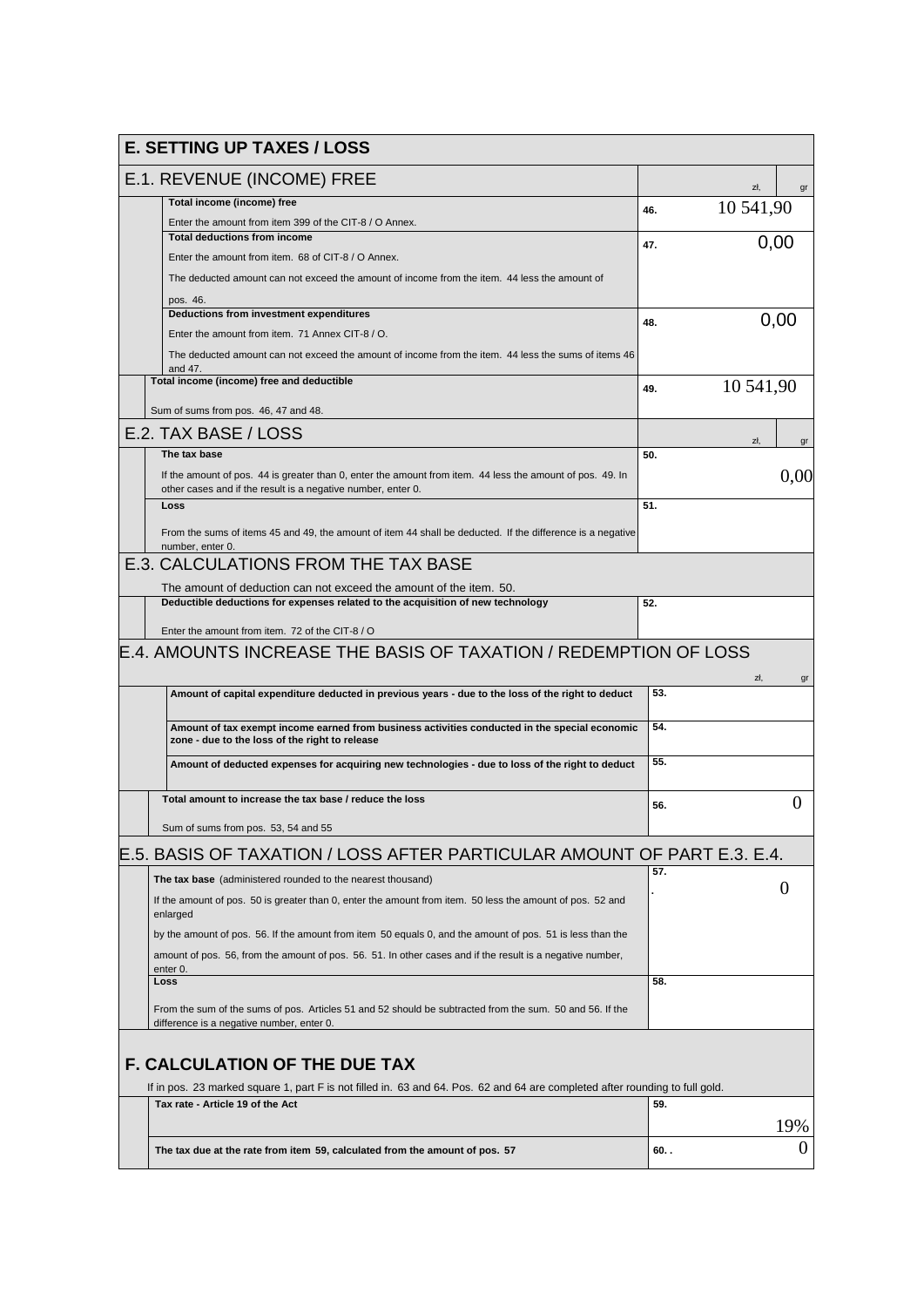|                                                                                                                                                                                                                                                                                                     | Deductions from tax                                                                                |                      |                |                   |                      |                         |            |     | $61 -$           |  |
|-----------------------------------------------------------------------------------------------------------------------------------------------------------------------------------------------------------------------------------------------------------------------------------------------------|----------------------------------------------------------------------------------------------------|----------------------|----------------|-------------------|----------------------|-------------------------|------------|-----|------------------|--|
|                                                                                                                                                                                                                                                                                                     | Enter the amount from item. 83 of CIT-8 / O Annex. The deductible amount can not exceed the tax on |                      |                |                   |                      |                         |            |     |                  |  |
| items. 60.                                                                                                                                                                                                                                                                                          |                                                                                                    |                      |                |                   |                      |                         |            |     |                  |  |
|                                                                                                                                                                                                                                                                                                     | Tax due after deductions for the tax year shown in items 4 and 5                                   |                      |                |                   |                      |                         |            | 62. |                  |  |
|                                                                                                                                                                                                                                                                                                     | From the amount of pos. 60, the amount from item 61.                                               |                      |                |                   |                      |                         |            |     |                  |  |
| 20% of the applicable tax shown in your tax return                                                                                                                                                                                                                                                  |                                                                                                    |                      |                |                   |                      | 63. Year 4)             |            | 64. |                  |  |
| exemption referred to in art. Article 25 11 - 16 of the Act                                                                                                                                                                                                                                         |                                                                                                    |                      |                |                   |                      |                         |            |     |                  |  |
| AMOUNTS OF MONTHLY DEPOSITS (ARTICLES 25 (1), 1 (A) AND 6) OR<br><b>QUALIFICATIONS (ARTICLE 25 (1b AND 1c OF THE ACT)</b>                                                                                                                                                                           |                                                                                                    |                      |                |                   |                      |                         |            |     |                  |  |
| If square number 1 is marked in item 23, part G is not filled.                                                                                                                                                                                                                                      |                                                                                                    |                      |                |                   |                      |                         |            |     |                  |  |
| Months /<br>Quarters <sup>5)</sup>                                                                                                                                                                                                                                                                  | $\mathbf{1}$                                                                                       |                      | $\overline{2}$ | 3/1 Quarter       |                      | $\overline{\mathbf{4}}$ |            | 5   | 6/2 Quarter      |  |
| <b>Advance payment</b>                                                                                                                                                                                                                                                                              | 65.                                                                                                | 66.<br>zł            | zł             | 67.               | 68.<br>zł            |                         | 69.<br>zł  |     | 70.<br>zł        |  |
| required<br>Months /<br>Quarters <sup>5)</sup>                                                                                                                                                                                                                                                      | $\overline{7}$                                                                                     |                      | 8              | 9/3 Quarter       |                      | 10                      |            | 11  | 12/4 Quarter     |  |
|                                                                                                                                                                                                                                                                                                     | 71.                                                                                                | $\overline{72}$ .    |                | $\overline{73}$ . | 74.                  |                         | 75.        |     | 76.              |  |
| <b>Advance payment</b><br>required                                                                                                                                                                                                                                                                  |                                                                                                    | zł                   | zł             |                   | zł                   |                         | zł         |     | zł               |  |
| Months /                                                                                                                                                                                                                                                                                            | 13                                                                                                 |                      | 14             | 15/5 Quarter      |                      | 16                      |            | 17  | 18/6 Quarter     |  |
| Quarters <sup>5</sup> )                                                                                                                                                                                                                                                                             | 77.                                                                                                | 78.                  |                | 79.               | 80.                  |                         | 81.        |     | 82.              |  |
| <b>Advance payment</b>                                                                                                                                                                                                                                                                              |                                                                                                    | zł                   | zł             |                   | zł                   |                         | zł         |     | zł               |  |
| required<br>Months /<br>Quarters <sup>5)</sup>                                                                                                                                                                                                                                                      | 19                                                                                                 |                      | 20             | 21/7 Quarter      |                      | 22                      |            | 23  | Together         |  |
|                                                                                                                                                                                                                                                                                                     | 83.                                                                                                | 84.                  |                | 85.               | 86.                  |                         | 87.        |     | 88.              |  |
| <b>Advance payment</b><br>required                                                                                                                                                                                                                                                                  |                                                                                                    | zł                   | zł             |                   | zł                   |                         | zł         |     | zł               |  |
| negative number, enter 0.                                                                                                                                                                                                                                                                           |                                                                                                    |                      |                |                   |                      |                         |            | 90. |                  |  |
| The difference between the sum of the due advances for the tax year and the tax due<br>From the amount of pos. 88, the sum of the amounts from item 62 and 64. If the difference is a negative<br>number, enter 0.                                                                                  |                                                                                                    |                      |                |                   |                      |                         |            |     |                  |  |
| <b>I. AMOUNT FOR PAYMENT / PAYMENT</b>                                                                                                                                                                                                                                                              |                                                                                                    |                      |                |                   |                      |                         |            |     |                  |  |
| If in pos. 23 marked square 1, part I does not fill himself.                                                                                                                                                                                                                                        |                                                                                                    |                      |                |                   |                      |                         |            |     |                  |  |
|                                                                                                                                                                                                                                                                                                     | The sum of the advances paid by the taxpayer $6$ )                                                 |                      |                |                   |                      |                         |            |     |                  |  |
|                                                                                                                                                                                                                                                                                                     |                                                                                                    |                      |                |                   | zł                   |                         |            | 91. |                  |  |
| Amount to pay                                                                                                                                                                                                                                                                                       |                                                                                                    |                      |                |                   |                      |                         |            | 92. |                  |  |
| From the sum of the sums of pos. Articles 62 and 64 deduct the 91. If the difference is a negative number,                                                                                                                                                                                          |                                                                                                    |                      |                |                   |                      |                         |            |     | $\boldsymbol{0}$ |  |
| enter 0.                                                                                                                                                                                                                                                                                            |                                                                                                    |                      |                |                   |                      |                         |            |     |                  |  |
| <b>Excess payment</b><br>From the amount of pos. 91 subtract the sum of the amounts from item. 62 and 64. If the difference is a                                                                                                                                                                    |                                                                                                    |                      |                |                   |                      |                         |            | 93. |                  |  |
| negative number, enter 0.                                                                                                                                                                                                                                                                           |                                                                                                    |                      |                |                   |                      |                         |            |     |                  |  |
| $J.$ dissenting OBLIGATION TAX - income spent by the taxpayers referred to in Article. Article 17 1 of the                                                                                                                                                                                          |                                                                                                    |                      |                |                   |                      |                         |            |     |                  |  |
|                                                                                                                                                                                                                                                                                                     |                                                                                                    |                      |                |                   |                      |                         |            |     |                  |  |
| <b>Months</b>                                                                                                                                                                                                                                                                                       |                                                                                                    | $\mathbf 1$          | 2              |                   | 3                    | 4                       |            | 5   | 6                |  |
|                                                                                                                                                                                                                                                                                                     | 94.                                                                                                | 95.                  |                | 96.               | 97.                  |                         | 98.        |     | 99.              |  |
|                                                                                                                                                                                                                                                                                                     |                                                                                                    | zł                   |                | zł                | zł                   |                         | zł         |     | zł               |  |
|                                                                                                                                                                                                                                                                                                     | 100.                                                                                               | 101.                 |                | 102.              | 103.                 |                         | 104.       |     | 105.             |  |
| <b>Months</b>                                                                                                                                                                                                                                                                                       |                                                                                                    | zł<br>$\overline{7}$ | 8              | zł                | zł<br>$\overline{9}$ | 10                      | zł         | 11  | zł<br>12         |  |
|                                                                                                                                                                                                                                                                                                     | 106.                                                                                               | 107                  |                | 108.              | 109.                 |                         | 110.       |     | 111.             |  |
|                                                                                                                                                                                                                                                                                                     |                                                                                                    | 과                    |                | zł                | zł                   |                         | zł         | zł  |                  |  |
| Act, for purposes other than those specified in these regulations, or for the purposes specified in these provisions, but<br>after the dates resulting therefrom - Art. Article 25 4 of the Act<br><b>Expenditure on income</b><br>Tax payable 7)<br><b>Expenditure on income</b><br>Tax payable 7) | 112.                                                                                               | 113<br>zł            |                | 114.<br>zł        | 115.<br>zł           |                         | 116.<br>zł |     | 117.<br>zł       |  |